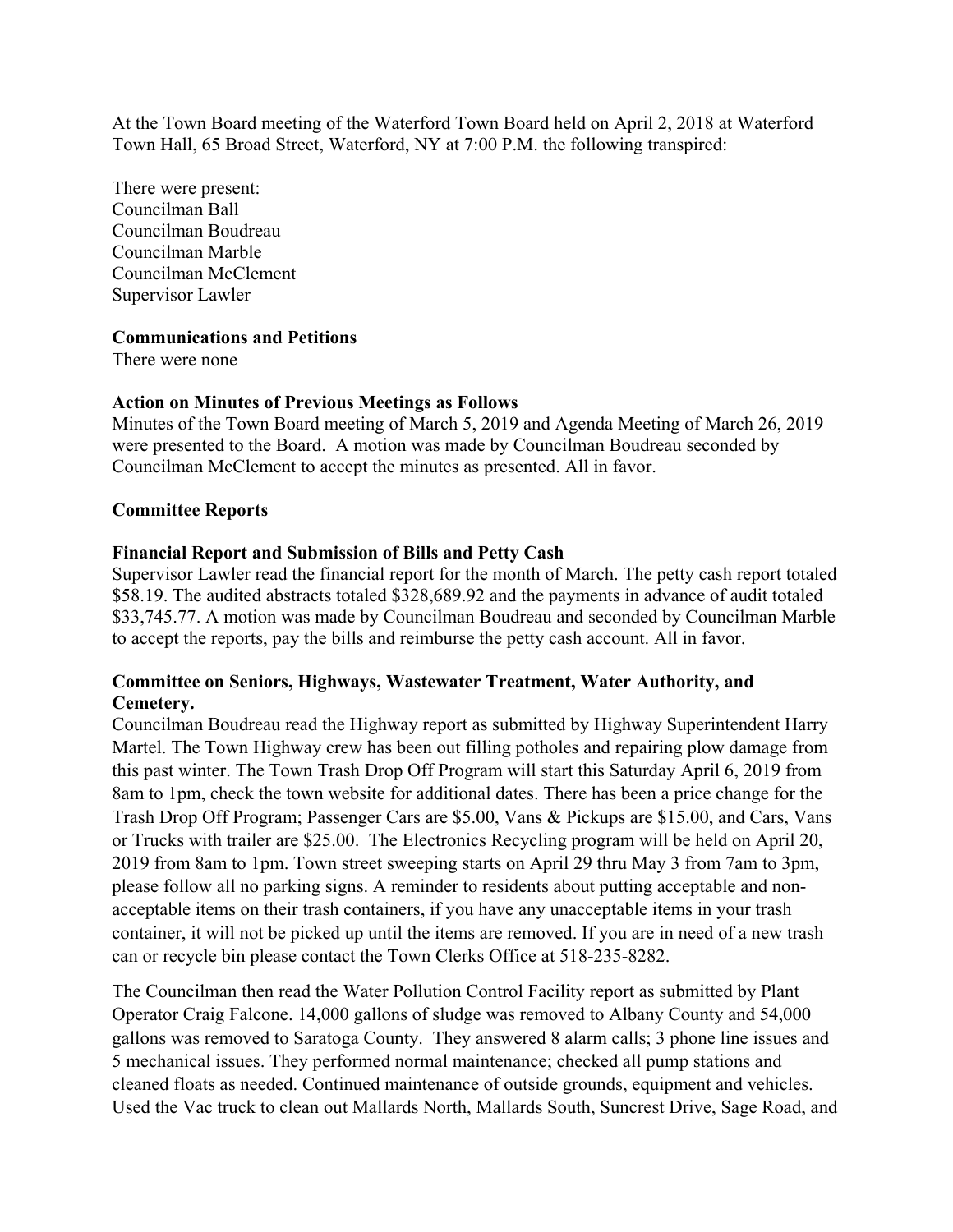Fonda Road pump stations. They cleaned the roadside grit chamber with the Vac Truck and did repairs at Murray Ave. pump station.

Councilman Boudreau went on to read the Water Commissioners report for the month. The water works delivered 23,800,000 gallons of water. Waterworks staff completed a total of 97 service calls and 13 dig-safe utility locations during the month. In addition to calls, the staff installed new AMR water meters, calibrated and maintained equipment, completed weekly safety meeting, monthly water testing and completed meter reading.

Councilman Boudreau read a report by Town Historian Russ VanDervoort. Mr. Vandervoort presented a program at the Clifton Park Halfmoon Library on lifestyles of boating families who lived on board their boats. There were more than 70 attendees. He is currently working with the Taylor family currently residing in Southern California, they may be in the family of past Town Supervisor Charles Taylor. Mr. Vandervoort is working with Nue Studios of Cohoes on preserving a 1952 pencil drawn detailed map of Waterford that details historical places in Waterford from 1660-1952. He also attended a meeting on the adaptive re-use of the Matton's Shipyard and its historical significance.

The Councilman then read the list of upcoming events at the Waterford Historical Museum. Canal Clean Sweep is Saturday April  $27<sup>th</sup>$  at 9am- The cleanup will be of the Old Champlain Canal Lock 4. Register on the New York Parks and Trails website. Docent training introductory workshop in Saturday April  $27<sup>th</sup>$  at 2pm. Additional volunteers are needed during the May thru October to act as docents. Museum opening night reception is Friday May 3<sup>rd</sup> from 7pm-9pm. It is free for members and \$5 general admission. Light food and drink will be available. Paint and Sip on the Museum Porch is Saturday June  $8<sup>th</sup>$  from 12:30-2:30. Reservation is required. Limit of 12 people may attend. \$25 per person, \$20 for museum members. The Canalways Educational Program runs the week of June 14, 9:30am – 1pm daily. Volunteers are still needed to help guide students to different educational stations. There is a special book signing "Along the Erie Canal" July  $20^{th}$  1pm-2:30pm. The Waterford Porch Crawl will be Saturday August  $10^{th}$  1pm-4pm. Community involvement needed. Event participation \$5. Volunteers are still encouraged to join Museum Board. Welcome back Deborah Fennelly as acting Membership Committee Chair.

Councilman Boudreau then stated that the Town of Waterford Draft MS4 Annual Report is now available for review. It can be found on the Town website: www.town.waterford.ny.us under the Document Center. The Draft report is also available for review in the Town Clerks Office during normal business hours, M-F. If there are any questions or comments on the Draft report, please contact Highway Superintendent Harry Martel by mail at 65 Broad Street Waterford NY 12188, phone: 518-235-3413 or by email martelhb@town.waterford.ny.us. Comments should be submitted by May 2, 2019.

# **Committee on Public Safety, Emergency Services, and Liaison to Village**

Councilman Ball commented on the new format used for Police Department calls report. There were 259 calls in March. There were 5 fire calls, 14 EMS calls, 11 Motor Vehicle, 18 Animal Control, calls, and 24 school details. The Councilman commended Sgt. VanBramer from the Waterford Police Department and Cody Paquin a Firefighter/EMT for their response to a call for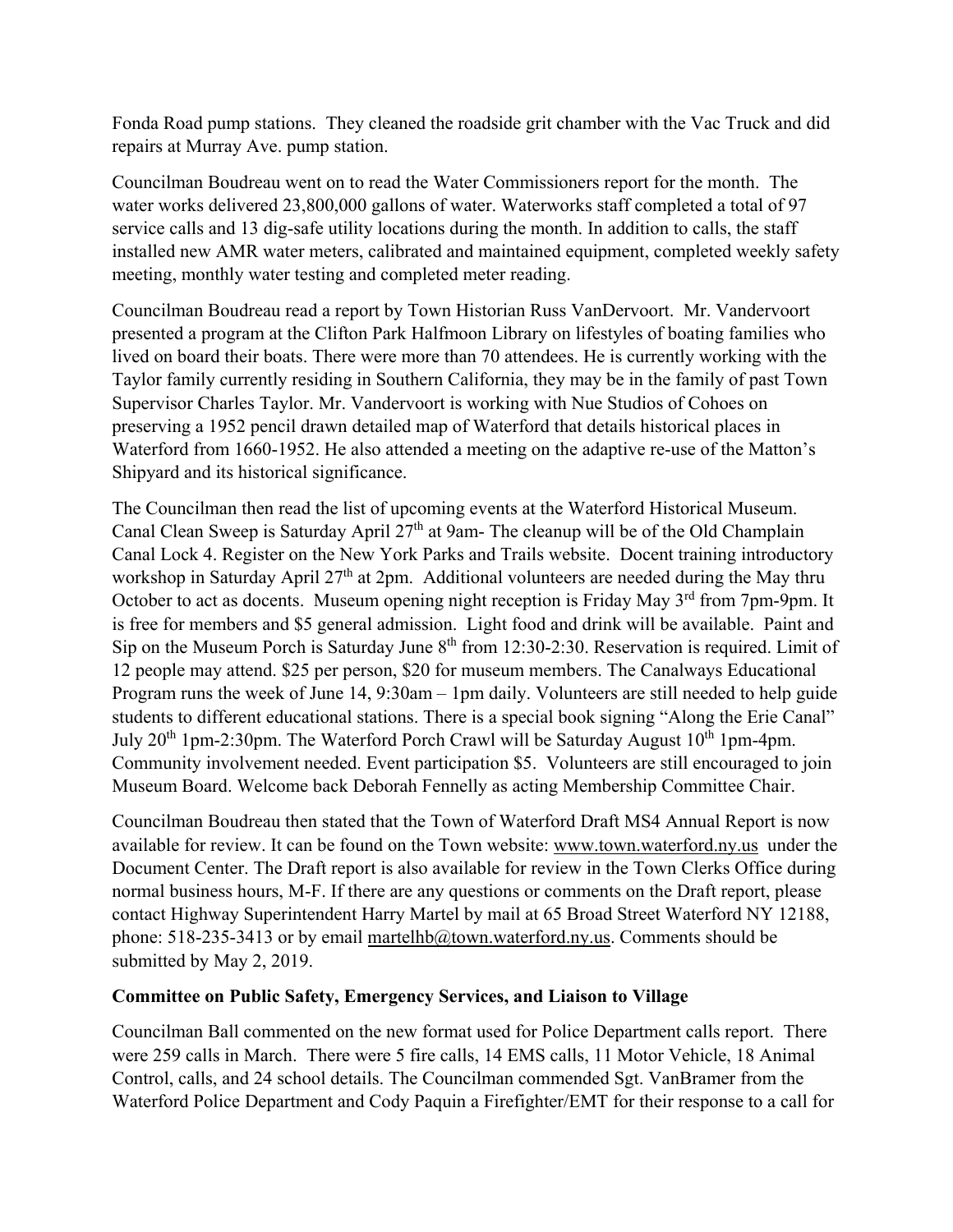a possible overdose on 2<sup>nd</sup> Street. Narcan was successfully administered and the individual fled the scene. Councilman Ball then spoke of the outpouring of support for the family of Ray Swart from our local Fire Departments, EMS and community during his services.

The Waterford Fire Department recently joined with the Northside Fire Department for live fire training at the Saratoga County training facility. Councilman Ball stated that there is a burn ban in NYS from March 16th thru May 14<sup>th</sup> due to dry vegetation. Residents are remined not to burn items in trash containers or to light campfires.

The Councilman stated that the fundraiser for Terry Colony at the K of C was well attended. Our community showed outstanding support. Craig Falcone added that Mr. Colony is doing much better and is progressing, his spirits are good. He went on to say that the K of C is a great organization and they were very helpful. The fundraiser raised a lot of money to help support the family. Supervisor Lawler added that Joe Forget did a great job of organizing the kitchen.

# **Committee on Veterans, Grants and Funding, Special Projects, Town Hall and Seniors**

Councilman McClement read the Waterford Senior Center report as submitted by director Mike Mahoney. The Seniors celebrated St Patricks Day with a luncheon on March 19<sup>th</sup>. The corned beef dinner was catered by the Angry Penquin. 52 Seniors attended the dinner along with special guests who helped serve the meals, Town Supervisor Jack Lawler, Mayor Bert Mahoney and members of the Town and Village boards. The Seniors would like to thank the Town and Village boards for all their support throughout the year. The Seniors would like to thank The Angry penguin and their staff for a delicious meal. The Seniors also want to thank all that helped with the decorations and set up. After dinner there were plenty of desserts, Bingo and 50/50. A wonderful day was had by all. The Senior Bocci League will be starting soon, please call the center for more information 518-235-8500. The Center is open Monday thru Friday for cards and Bingo, Chair Yoga on Thursdays and Watercolor class on Fridays. The grocery bus runs on Wednesday. The Seniors are always looking for new members call the center for more information, 518-235-8500.

Councilman McClement then read the Senior Bus Activity report. For the month of March, the Grocery Run had 45 passengers and traveled a total of 66 miles. There were 2 passengers transported to the Senior Center for the St Patricks luncheon.

# **Committee on Youth, Playground, Pool, Festivals, Library, WHUFSD, and Visitor Center**

Councilman Marble stated that we are accepting applications for lifeguards and swim instructors. Applications can be picked up at the Supervisor's Office. Applicants must be red cross certified.

The Memorial Day Parade is Wed. May 22 at 7 PM. Ceremony to follow at Soldiers and Sailors Park.

The NYS Canal opens for the season on Friday MAY 17<sup>TH</sup> AT 7 AM. Once again, the fees and tolls will be waived.

NEWS FROM THE SCHOOL: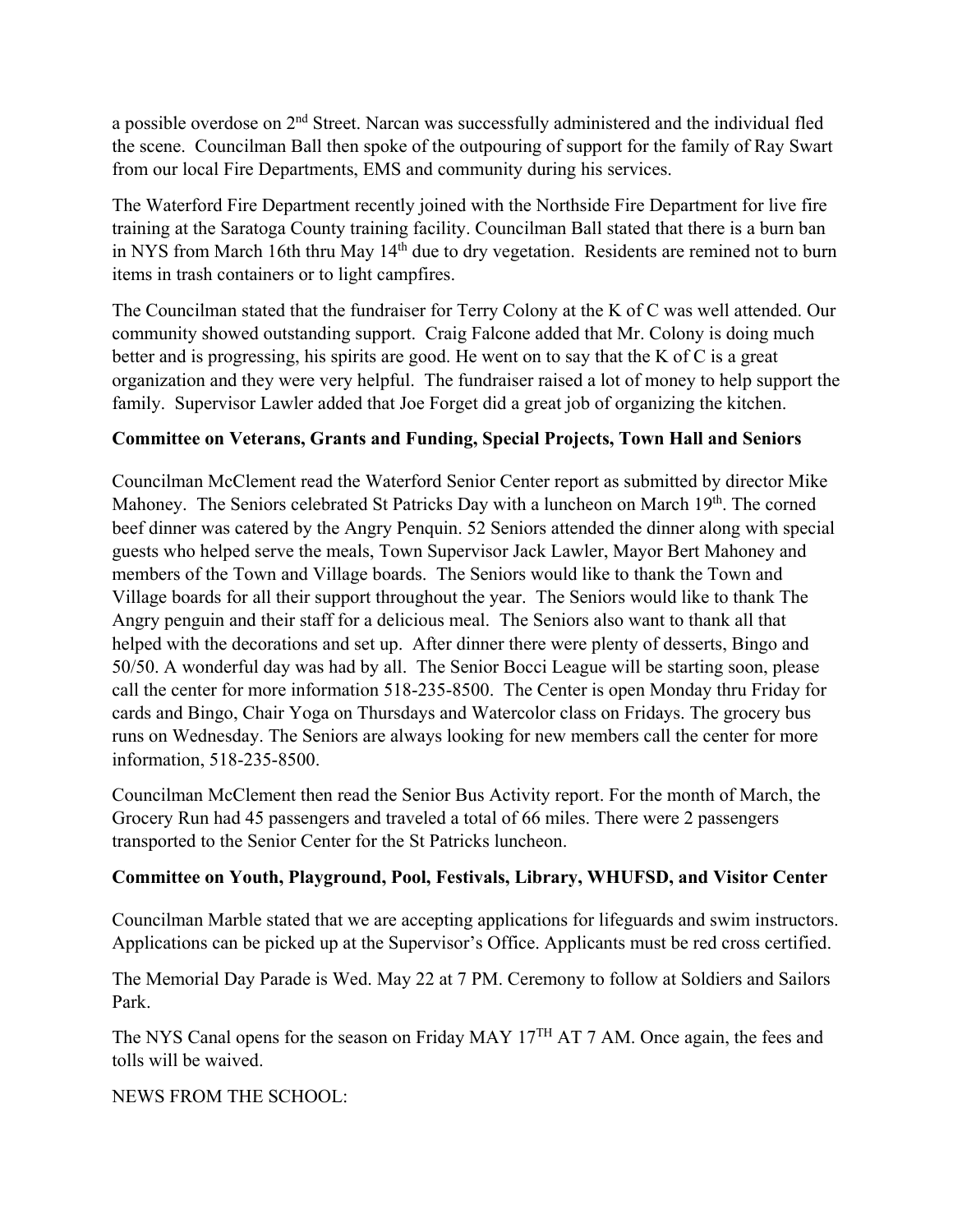April 12<sup>th</sup> is the Junior High Semi Formal which will be held at the school.

April 14th is the Father Daughter Sweetheart dance

April 18<sup>th</sup> is a School board mtg in which the budget will be adopted prior the budget vote.

April 19-26 Holiday Recess

May  $9<sup>th</sup>$  is the budget public hearing

May  $21<sup>st</sup>$  is the school budget vote.

May  $10<sup>th</sup>$  is the annual blood drive at the school. The red cross will be there all day.

Councilman Marble then read news from the Waterford Library as submitted by Director Tim McDonough. The memorial stone for Michael Marchese has been ordered and should be complete by the end of the month. When the stone is ready a date will be set for a little ceremony to dedicate the space officially. The library would like to share their heartfelt thanks for the generous contribution from the Town towards the cost of the memorial stone.

The Library is beginning a new strategic planning process with help from the Southern Adirondack Library System. Part of the planning includes soliciting feedback from the community. We hope to facilitate one or more "Community Conversations" during 2019 and invite any interested members of the town and village government to contact me for additional information. They would like to thank Diane Steele and her art students for sharing their artwork with the library. They actually had a couple of pieces sell as a result of the exhibit. Look for some new artwork on the walls in the weeks to come, as well as some new display collections in the display case. Anyone interested in sharing their unique collections with the community by displaying it in the case should contact the library.

Saturday April  $27<sup>th</sup>$  10-12 at the Community Center will be an educational gardening program sponsored by the Friends of the Library. A representative from the Cornell Cooperative Extension will be explaining how to container garden and the use of herbs as a companion plant.

There will be an Easter egg hunt at Lock 2 April 13th at 11 am Sponsored by the Waterford Wesleyan Church

# **General Orders**

# RESOLUTION #41

Be it resolved that the Town Board of the Town of Waterford hereby authorizes the Town Supervisor to execute an agreement with Saratoga County in the amount of \$7,900.00 to participate in the Saratoga County STOP-DWI program for 2019.

Offered by Councilman Ball Seconded by Councilman Marble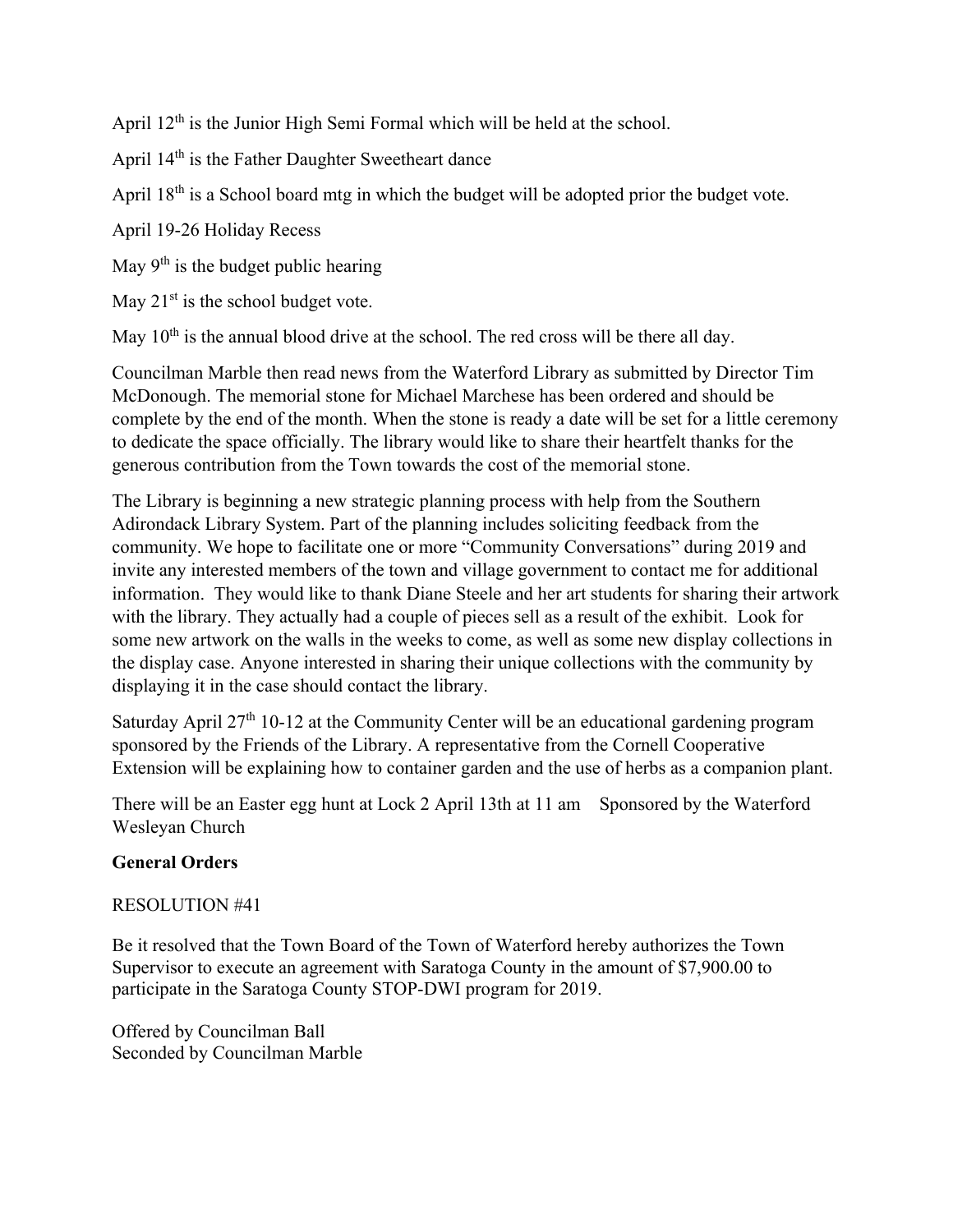Councilman Ball Yes Councilman Boudreau Yes Councilman Marble Yes Councilman McClement Yes Supervisor Lawler Yes

## RESOLUTION #42

RESOLVED, that the Town Board of the Town of Waterford hereby authorizes the Town Supervisor to execute an agreement with Girvin&Ferlazzo, PC to retain their services for personal service matters for 2019.

Offered by Councilman Ball Seconded by Councilman Boudreau

Councilman Ball Yes Councilman Boudreau Yes Councilman Marble Yes Councilman McClement Yes Supervisor Lawler Yes

### RESOLUTION#43

WHEREAS, the Town of Clifton Park and the Town of Waterford recognize the benefit to both municipalities that arise from the cooperative provisions of services to their residents, and

WHEREAS, Clifton Park and Waterford wish to enter into an agreement whereby Clifton Park will provide on call and sick/vacation coverage for the Waterford Animal Control Department; and

WHEREAS, Clifton Park has the personnel and equipment to provide on call and sick/vacation coverage for the Waterford Animal Control Department;

NOWTHERFORE BE IT RESOLVED, that the Town Board approve the Inter-municipal Agreement between the Town of Waterford and the Town of Clifton Park for the provision of Animal Control Services at a cost of \$35.00 per call plus mileage; and

BE IT FURTHER RESOLVED, that the Inter-municipal Agreement between the Towns of Clifton Park and Waterford will run from April 1, 2019 thru March 31, 2020.

Offered by Councilman Ball Seconded by Councilman Marble

Councilman Ball Yes Councilman Boudreau Yes Councilman Marble Yes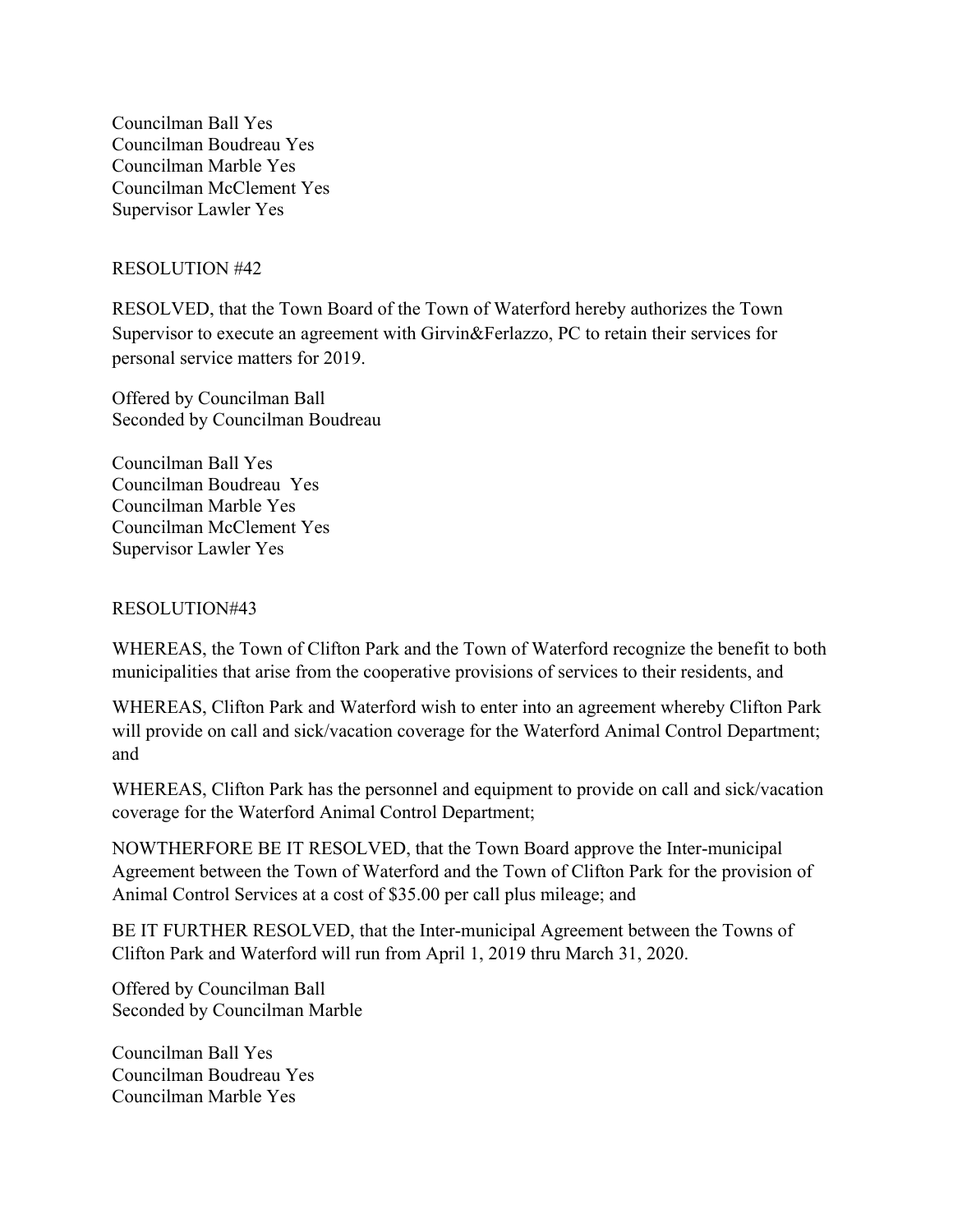Councilman McClement Yes Supervisor Lawler Yes

### RESOLUTION#44

RESOLVED, that the Town Board of the Town of Waterford hereby approves the fee changes for the Annual Trash Drop Off program as follows: Passenger Cars currently \$15.00 will change to \$5.00, Vans and Pick-ups currently \$30.00 will change to \$15.00, Trucks, Vans and Cars with Trailer currently \$40.00 will change to \$25.00; and

Be It Further Resolved, that these fee changes will take effect immediately.

Offered by Councilman Boudreau Seconded by Councilman Marble

Councilman Ball Yes Councilman Boudreau Yes Councilman Marble Yes Councilman McClement Yes Supervisor Lawler Yes

### RESOLUTION #45

WHEREAS, the State of New York has requested the Town of Waterford to incorporate improvements (the "State Reverse Betterment") to Route 32 Waterford Streetscape Project-Drainage and Pavement Improvement;

NOW, THEREFORE, the Town Board, duly convened does hereby;

RESOLVE, that the Town Board hereby approves such project inclusive of the State Betterment (collectively the "Project"); and it is hereby further

RESOLVED, that the Town Board hereby authorizes the Town of Waterford pay in the first instance 100% of the costs of the Project or portions thereof; and it is further

RESOLVED, that the sum of \$350,000.00 will be appropriated and made available to cover the cost of participation in the Construction phase of the Project; and it is further

RESOLVED, that the Supervisor of the Town of Waterford be and is hereby authorized to execute all necessary Agreements, certifications or reimbursement requests on behalf of Town of Waterford with NYSDOT in connection with the implementation of the Project, and reimbursement of the approved costs associated with the State Reverse Betterment, and it is further

RESOLVED, that a certified copy of this resolution be filed with the New York State Commissioner of Transportation by attaching it to any necessary Agreement in connection with the Project, and it is further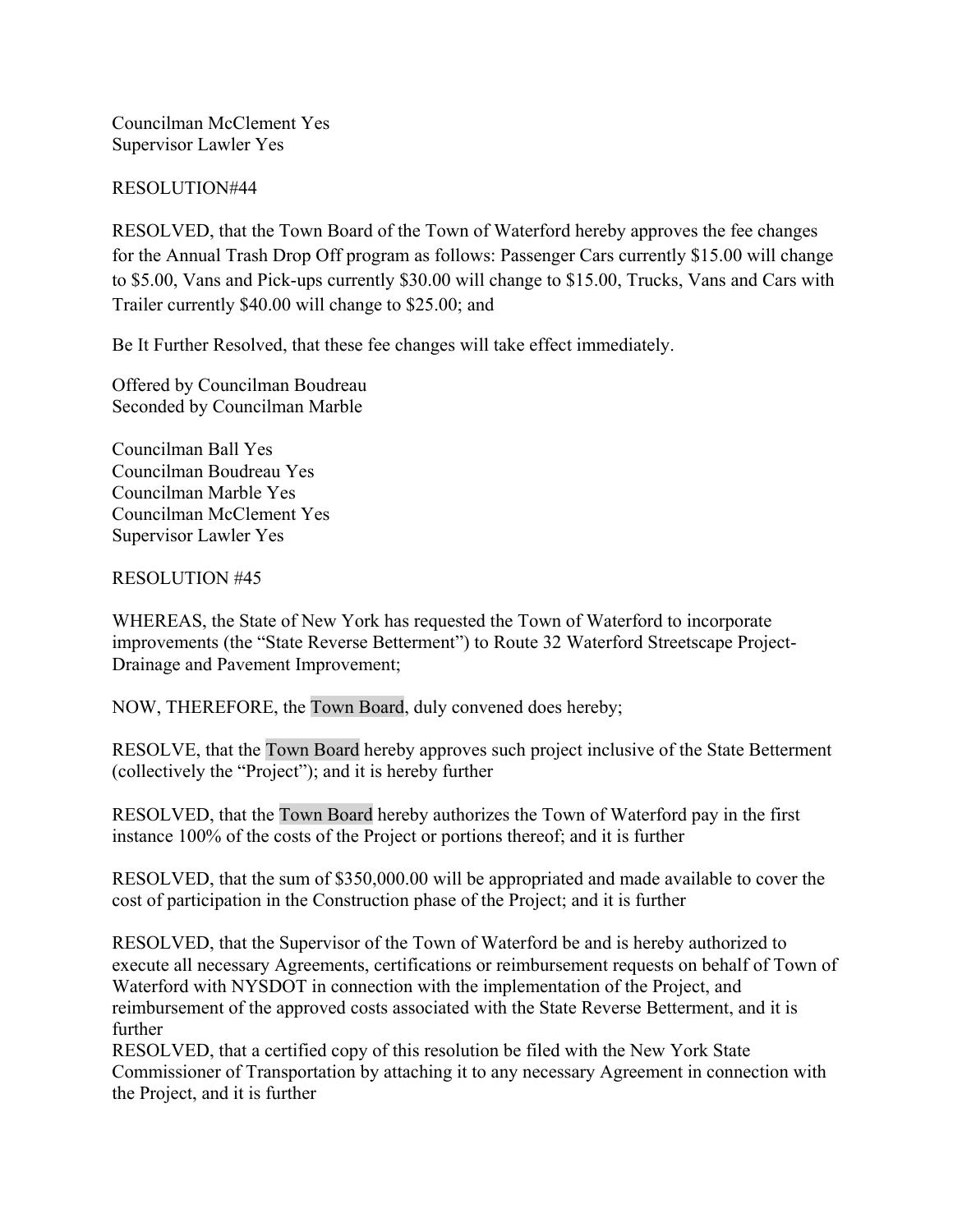RESOLVED, this Resolution shall take effect immediately.

Offered by Councilman Marble Seconded by Councilman Ball

Councilman Ball Yes Councilman Boudreau Yes Councilman Marble Yes Councilman McClement Yes Supervisor Lawler Yes

### RESOLUTION#46

RESOLVED, that Waterford Town Hall roof hatch was recently damaged; and

WHEREAS, it is necessary to perform immediate repairs to the roof hatch to secure the building from the elements and allow safe access to the roof;

NOW THEREFORE BE IT RESOLVED, that the Town Board hereby authorizes the Town Supervisor to sign an agreement with Mid State Industries, LTD in an amount not to exceed \$3,500.00 for emergency repairs.

Offered by Councilman Marble Seconded by Councilman McClement

Councilman Ball Yes Councilman Boudreau Yes Councilman Marble Yes Councilman McClement Yes Supervisor Lawler Yes

### **Other Business**

RESOLUTION #47

RESOLVED, that the Town Board of the Town of Waterford hereby authorizes the Supervisor to execute an agreement with UHY LLP in an amount not to exceed \$21,012.50 for audit services to be performed relative to the Town's 2018 financial records.

Offered by Councilman Marble Seconded by Councilman Boudreau Councilman Ball Yes Councilman Boudreau Yes Councilman Marble Yes Councilman McClement Yes Supervisor Lawler Yes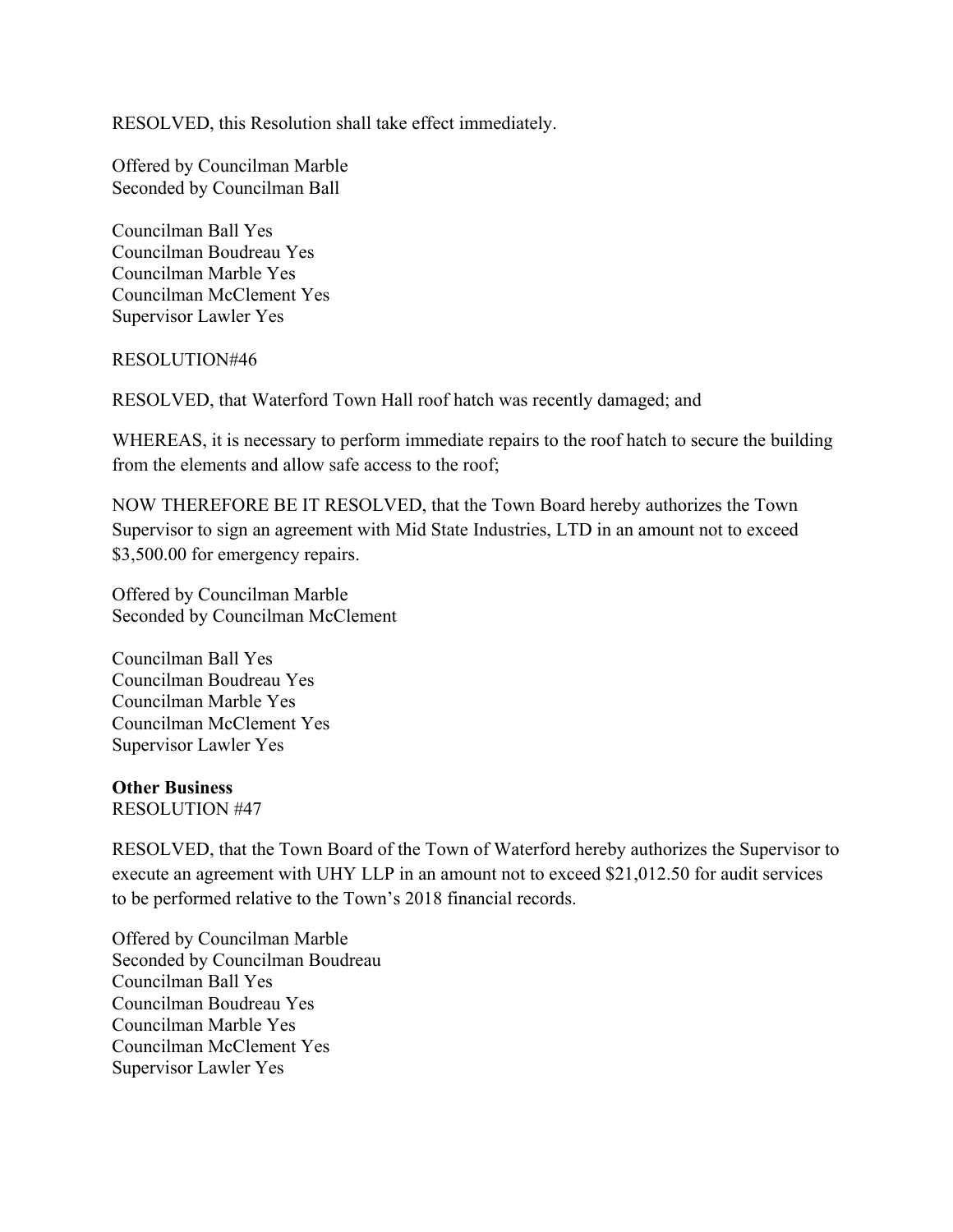Supervisor Lawler stated that after the regular meeting the Board will need an Executive Session to discuss a contract and personnel issue. It should take no more than thirty minutes and the Board will then reconvene to possibly act on the contract. Anyone is welcome to stay.

The Supervisor then opened the meeting for public comment.

Debra Fennelly- 6 Shear Ct.- Spoke of code violations she has observed at 5 Shear Court. Believes the owner is operating a wood and landscape business from the residence. The homeowner is dumping grass/leaves/clippings across the way from their homes. Ms. Fennelly displayed various photos for the Board to view. The Knights/Baptiste own the property where the dumping is occurring, a photo from June 2018 was shown. Ms. Fennelly believes this is a business due to the amount of wood inventory. Photos were shown.

Supervisor Lawler asked if the wood was on the property of 5 Shear Ct, Ms. Fennelly confirmed.

Mark Scharchelli- 7 Shear Ct., added that the owner does have a wood stove.

Ms. Fennelly is concerned the dumping of yard waste across the way will block the natural stream. It is her understanding from the Knight subdivision that this stream needs to be maintained. The resident told police that he has permission to dump there from the Knights, who own the property. Ms Fennelly has called the Building Inspector, and he has come out a few times, he has not seen the dumping take place.

The Knights have been notified of the dumping and they don't want dumping on their property. The resident makes night deliveries, she does not see people come around during the day. They hear woodchipper and chainsaw noise, the view is unsightly and affecting property values.

Supervisor Lawler added that this stream is tied to Sugarloaf Pond drainage and does need to be kept clear.

Councilman McClement asked if the homeowner is taking trees down and bringing them to his property.

Ms. Fennelly was not sure.

Glenn Hebert asked if the homeowner was using the wood to heat his home.

Mr. Scharchelli added that his wife has seen the wood stove run, infrequently.

Supervisor Lawler stated that the amount of wood seems too much for personal use, more for commercial use especially if it's being taken away, refutes the personal use claim. This is the first he is hearing of this issue; he will speak with the Police Department and Building Inspector and will have an answer by the end of the week. No one should have to live next to this or go through this.

Mr. Scharchelli commented on the quality of the neighborhood declining.